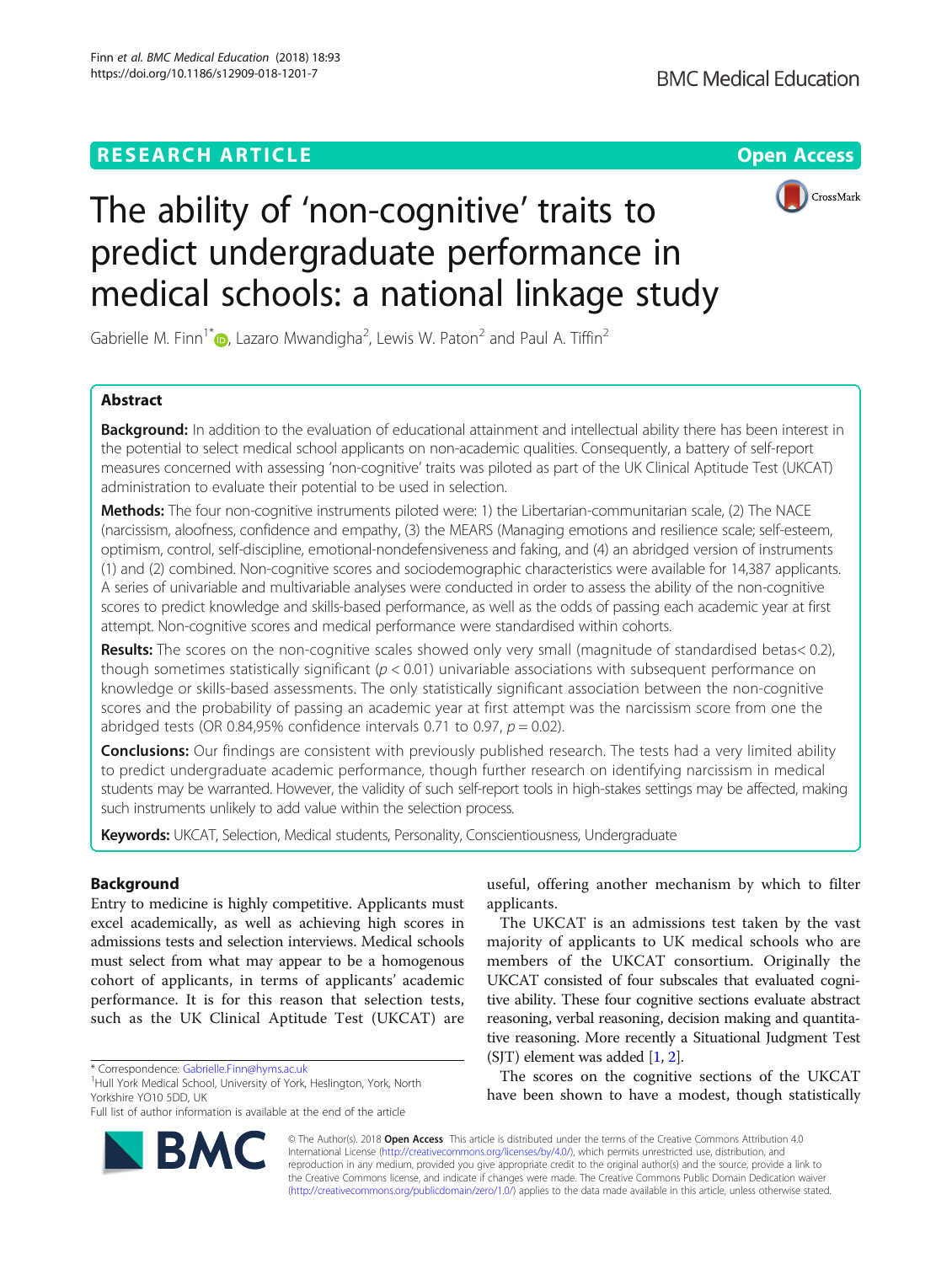significant predictive validity, even after controlling for secondary (high) school attainment [\[3,](#page-10-0) [4](#page-10-0)]. Nevertheless, the constructs tested by such cognitive ability assessments will inevitably overlap with those measured by conventional educational attainment. Thus, there has been interest in evaluating non-academic qualities in order to add value within the selection process [[5\]](#page-10-0). Desirable personal characteristics, such as empathy, may enhance the ability of the student to participate in educational activities, especially group tasks, such as study groups. This may lead to enhanced academic performance [\[6\]](#page-10-0). Likewise, individuals with high levels of less positive traits, such as narcissism, may have poorer educational performance [\[6\]](#page-10-0). Self-report personality traits have been shown to demonstrate some correlation with subsequent performance in medical school [[7](#page-10-0)]. However, it is not clear which personal qualities may be most associated with positive academic undergraduate achievement.

Historically, in medical selection, evidence in relation to personality traits has been sought via personal statements and references as well as the use of unstructured face-toface interviews; methods that now considered to have poor predictive validity  $[8, 9]$  $[8, 9]$  $[8, 9]$  $[8, 9]$ . Attention has thus shifted to other means of evaluating such traits, such as Situational Judgment Tests [[10](#page-10-0)], Multiple-Mini Interviews [\[11\]](#page-10-0). Personality tests have some attractive features in that they are cheap and efficient to mass administer, score and interpret. Many such tests also have established reliability and validity in a number of settings, if not in the context of medical selection. However, there have been relative few studies examining the relationship between such test scores and subsequent educational performance. Those that have been published tend to be single site evaluations [\[12](#page-10-0)–[15\]](#page-10-0).

For these reasons a battery of self-report personal qualities instruments were piloted as part of the UKCAT tests procedures. The UKCAT piloted such questionnaires between 2007 and 2010. For convenience we refer to these instruments as the 'non-cognitive' tests, though accept even such non-academic qualities will have cognitive components to them (e.g. 'situational cognition'). They were included exclusively as tests for research purposes. A previous study analysing these scores reported only very modest correlations between the non-cognitive traits and Educational Performance Decile (EPM) in medical entrants [[5](#page-10-0)]. It was noted, however, that emotional non-defensiveness was an independent and statistically significant predictor of EPM [\[5\]](#page-10-0). However, EPM is a somewhat crude measure that attempts to summarise the relative performance of a student throughout 5 years of medical undergraduate study [\[5](#page-10-0)]. In undertaking more detailed analyses it was hoped that more subtle patterns of association between the different aspects of undergraduate performance and personal qualities could be elicited. In particular we hypothesised that non-cognitive traits may have a specific impact on

skills-based assessments, which are more likely to have an interpersonal element to them, compared to knowledgebased examinations. Thus, the purpose of this study was to establish whether non-cognitive assessments used within the UKCAT examination had any predictive validity for performance at medical school.

#### Methods

#### **Ethics**

The study was a secondary analysis of de-identified data. The participating UKCAT candidates were informed that their data would be used for research purposes. Thus, the study did not require an ethical opinion or approval. This was confirmed in writing by Durham University's School for Health Ethics Committee.

#### Data preparation

Data were collated for 14, 387 applicants who completed the UKCAT cognitive tests between 2007 and 2010. Data were provided by the University of Dundee Health Informatics Centre (HIC) on behalf of UKCAT. Data were matched for each applicant; these data included demographic data from applicants' UKCAT registration and Universities and Colleges Admissions Service (UCAS) application. Medical school performance outcomes (obtained from the consortium medical schools by UKCAT) were also linked for each applicant where available.

## Predictor variables

For the present study, the UKCAT scores and year of sitting were available. Applicants wishing to enter a UKCAT consortium medical school must sit the test the preceding year (e.g. from July to October 2017, for entry in October 2018). There is not a limit on the number of times the test may be taken, although it can only be sat once for each admission cycle. In this study, the four scale scores and total scores were standardised as z-scores within each cohort of test-takers (including unsuccessful applicants) for that year. In the case of those that had taken the UKCAT multiple times, the scores from the most recent sitting were used. This course of action was taken because these will have been the level of UKCAT performance used by the admitting universities to make the decision to offer a place.

Between 2007 and 2010, UKCAT piloted five additional tests, which aimed to measure personal qualities (which are frequently termed as 'non-cognitive'). UKCAT recorded that the non-cognitive (section 5) was introduced in 2007, on a pilot trial basis (UKCAT 2008). Section 5 was designed to identify additional attributes and characteristics that contribute to success in either medicine or dentistry careers; robustness, empathy and integrity (UKCAT, 2007).

Tests were allocated to candidates randomly by Pearson VUE (see Table [1](#page-2-0) for allocation distribution). All scales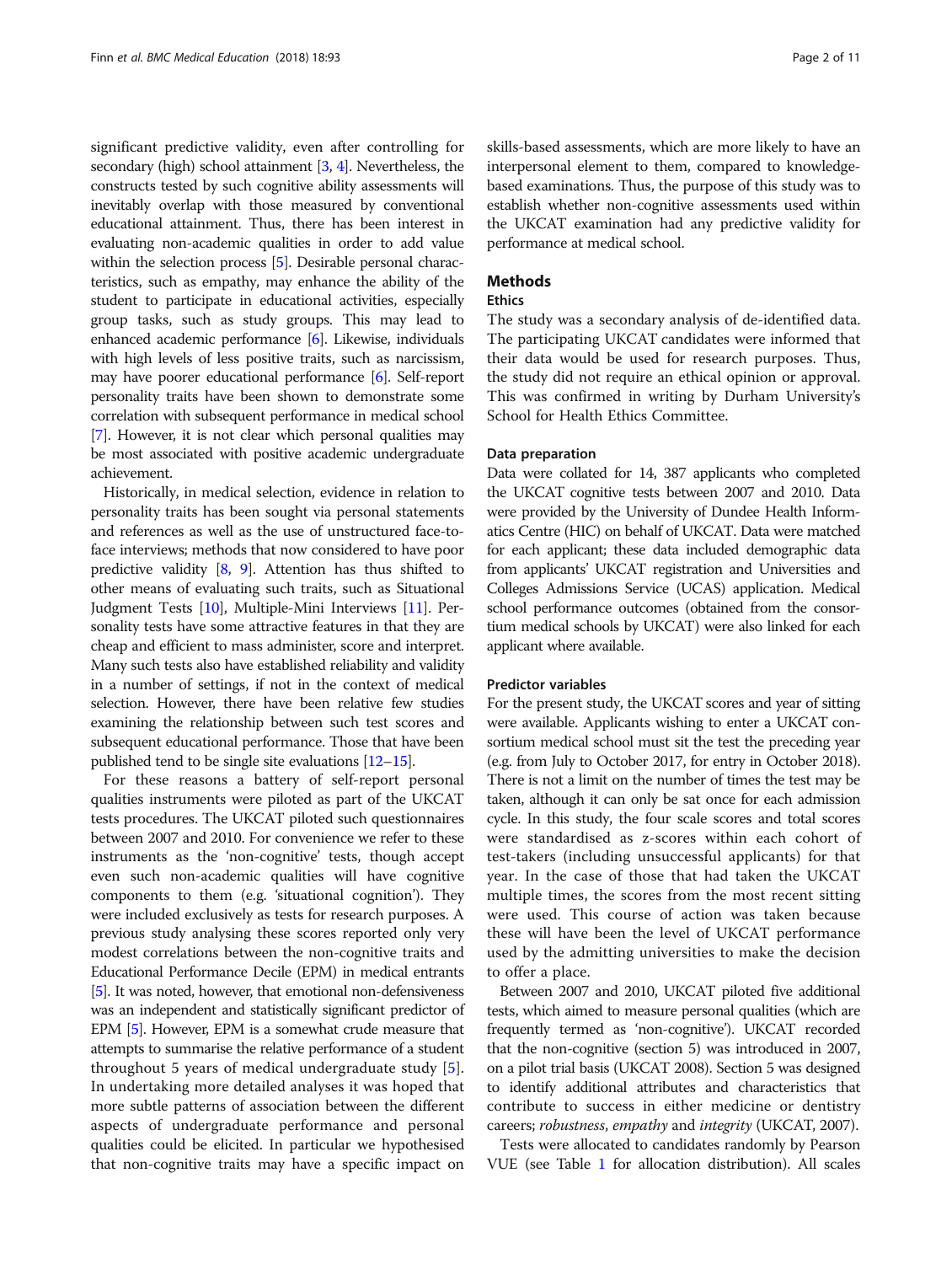<span id="page-2-0"></span>Table 1 Non-cognitive test allocation data

| Year | <b>Tests Used</b> | Candidate numbers |
|------|-------------------|-------------------|
| 2007 | <b>ITQ100</b>     | 6004              |
|      | <b>IVQ49</b>      | 5928              |
|      | ITQ50/IVQ33       | 5808              |
|      | MEARS             | 2445              |
| 2008 | <b>ITQ100</b>     | 4557              |
|      | <b>IVQ49</b>      | 4397              |
|      | ITQ50/IVQ33       | 4661              |
|      | <b>MEARS</b>      | 6896              |
| 2009 | <b>ITQ100</b>     | 4790              |
|      | <b>IVQ49</b>      | 4772              |
|      | ITQ50/IVQ33       | 4738              |
|      | <b>MEARS</b>      | 4701              |
|      | SAI <sub>2</sub>  | 4720              |
| 2010 | ITQ50/IVQ33       | 8338              |
|      | <b>MEARS</b>      | 8400              |
|      | SAI2              | 8406              |

were piloted but the scores were never used within the selection processes at any medical schools. Applicants were aware that the scores from these pilot tests would not be utilised within selection.

The non-cognitive section of the UKCAT included five tests over this time period;

- The Managing Emotions and Resilience Scales (MEARS) – comprised of the domains self-esteem, optimism, self-discipline, faking, emotional non-defensiveness, and control.
- The Interpersonal Values Questionnaire (IVQ) or libertarian-communitarian domain (Libcom)- this purports to measure the extent to which the respondent favours individual freedoms (versus societal rules) as a basis for making moral decisions.
- The Interpersonal Traits Questionnaire (ITQ) or NACE – comprised of the domains *narcissism*, apathy, confidence and empathy. This estimates self-reported narcissism, aloofness, confidence (in dealing with people) and empathy and produces a summary score for *involvement* (versus *detachment*) in which *confidence*  $(C)$  and *empathy*  $(E)$  are positive; narcissism (N) and aloofness (A) are negative (the 'NACE' score).
- The Self-Appraisal Inventory (SAI), which measures the domains of (mental) resilience (comprising scales measuring anxiety, moodiness, neuroticism and irrational thinking) and self-control (versus risk taking tendency) using the scales of restraint, conscientiousness, permissiveness and anti-social tendencies. The SAI also contains a lie scale.

 Abridged versions of the IVQ and ITQ (ITQ50/ IVQ33).

As with the cognitive scales, the non-cognitive scale scores were standardised within cohorts. Test scoring was conducted by Pearson VUE and the subscale summary scores were made available to the authors. The exception was the overall NACE summary score, generated by the research team  $([Confidence + Empathy] - [Narcissism +$ Aloofness]).

Literature on the reliability and validity of the scales utilised by UKCAT is limited [[5](#page-10-0)]. However, reliability coefficients ranging between 0.80 and 0.95 have been reported for some of the individual scales [\[16](#page-10-0)]. Some scales have demonstrated predictive validity for tutor ratings of personal qualities in year 1 and year 2 of undergraduate medicine [[13](#page-10-0)]. These later studies provide some evidence for convergent validity for these scales [\[13,](#page-10-0) [15](#page-10-0)–[17\]](#page-10-0) . The present study aims to go some way towards providing evidence for the predictive validity of the scales in question (both convergent and divergent) in relation to undergraduate academic performance.

In addition to the UKCAT cognitive and non-cognitive section scores, data on demographic and prior academic achievement were available. These data were linked to the UKCAT dataset by the authors and are summarised in Table 2. As with our previous studies of the UKCAT, a continuous metric of academic performance that included Irish and Scottish qualifications as well as A-levels was created [[8,](#page-10-0) [18](#page-10-0)]. This metric was derived by summarising the examination results as a percentage of the maximum achievable UCAS tariff scores that could be obtained. Standardised z scores were then derived within students for each nationality (i.e. authors compared all those taking Scottish "higher" qualifications against each other). The three highest grades were included but this excluded 'General Studies'. Conforming to entry requirements for medicine, a significant proportion of subjects taken at A-level were science or mathematics. With respect to Scottish Highers and Irish leaving certificates (ILC), the best of five or six exams were utilised, respectively. As

| Variable                                             | Proportion (%) | Missing (%) |
|------------------------------------------------------|----------------|-------------|
| Male sex                                             | 6310 (43.9)    | 0(0)        |
| Age $\geq$ 21 years at entry                         | 2699 (19.0)    | 202 (1.4)   |
| Non-selective school attended                        | 5556 (46.9)    | 2540 (17.7) |
| Non-white ethnicity                                  | 4038 (29.0)    | 448 (3.1)   |
| Non-professional socioeconomic<br>background         | 470 (3.7)      | 1586 (11.0) |
| Registered as special educational<br>needs for UKCAT | 320 (2.2)      | 0(0)        |
| English as a second language                         | 1549 (22.2)    | 7395 (51.4) |
|                                                      |                |             |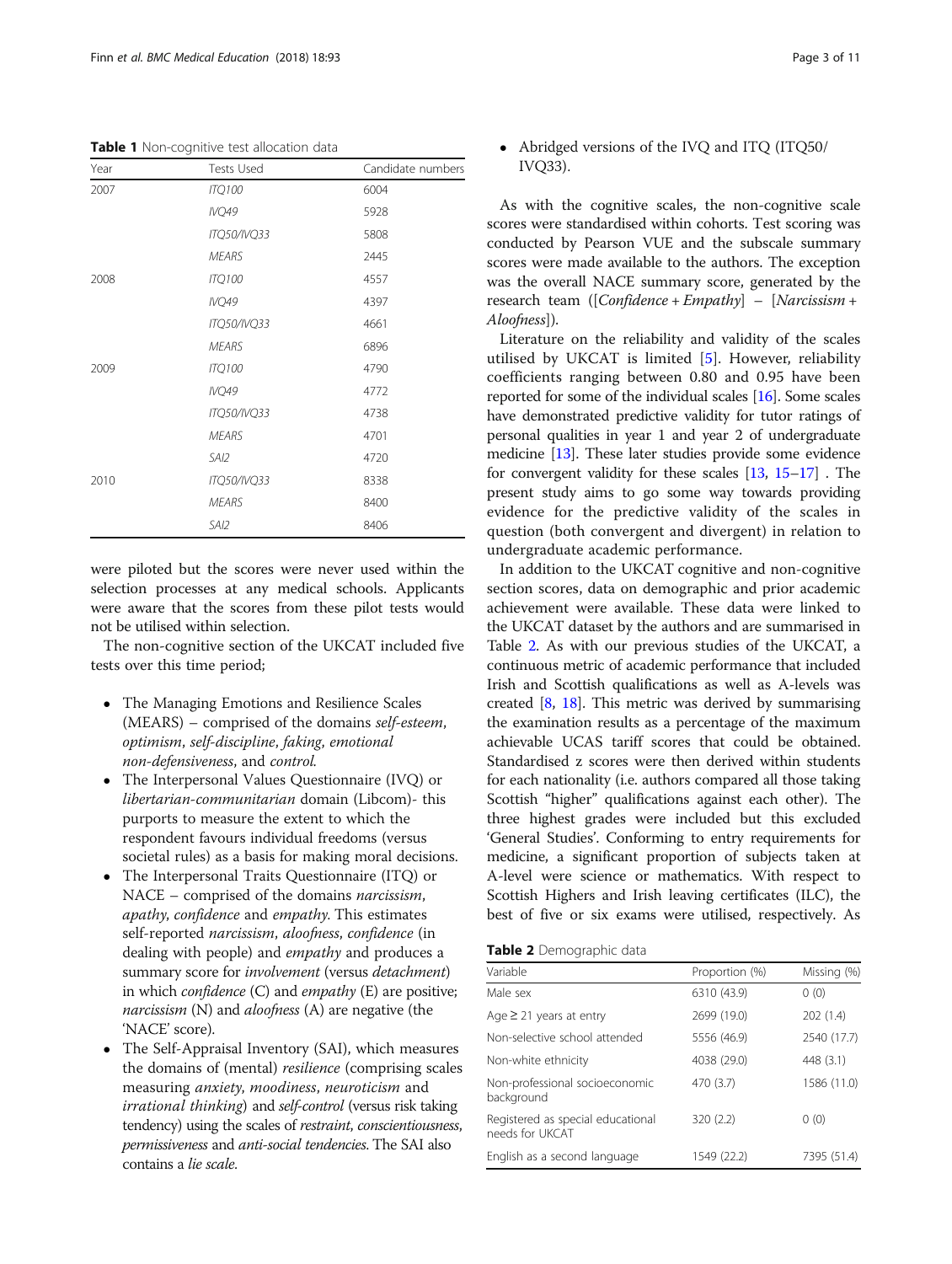with the A-levels, Irish and Scottish exams were mostly taken in mathematics and the sciences, however significant numbers of students also took other subjects such as English, French and geography. In accordance with common entry requirement to Irish medical schools, Irish was also frequently studied for the ILC. In all cases, only the grades at first sitting were retained. Exclusions from the dataset included candidates who did not have the minimum number of advanced qualifications required (for example, fewer than three A-level passes). Consequently, management of the advanced educational qualification data emulated the approach typically used by UK medical schools in appraising predicted or achieved secondary school qualifications. The UKCAT database records reported socioeconomic status using a simplified version of the socioeconomic classification system used by the National Office for Statistics [\[19\]](#page-10-0). Approaches utilised in previous research in this area were adopted, thus authors classified those who gave themselves a socioeconomic classification rating of four or more as being from a 'nonprofessional' background, ethnicity was dichotomised into White and Non-white, and schools into selective (independent and grammar schools) and non-selective (state schools and sixth form colleges). In addition, age was dichotomised into those who were 21 or older at medical school entry (i.e. 'mature students') and those that were younger on admission, using the date of birth. Applicants who may have special educational needs (SENs) may also apply for SEN status for the purposes of sitting the UKCAT. This permits such candidates additional time to complete the test and the SEN status of applicants was included in the study dataset.

#### Outcome variables

In each year at medical school, typically five in the United Kingdom, students sit a range of examination types. These data were collated and categorised as 'knowledge' or 'skills' prior to the dataset being released to the authors. The overall outcome for each year at medical school (e.g. pass year at first attempt, and so on) was also available. The raw knowledge and skills scores were given as percentages, which were local scores for each year and specific medical school. Therefore, they were transformed into standardised z scores (mean zero and SD of 1) for each year and medical school, to allow for some comparison. Thus, the z-score for medical school performance was the dependent variable in this context.

The end of year results (e.g. pass at resit), for the purposes of analysis, were dichotomised into 'pass first time' versus any other academic outcome (e.g. pass after resit or resit the year). Different universities may have had differing standards for passing the year. Therefore, the outcome for each end of year exam had to be considered hierarchical in nature because the outcomes were nested within universities. The odds of passing any year first time were modelled with the students (nested within universities) considered a unit of clustering (i.e. in effect, this is analogous to a three level multilevel model being used). The universities and students can thus be potentially considered to be clusters. Therefore, models which could handle, and correct for, the clustered nature of the data were used.

#### Data analysis

The association between subscale scores and sociodemographic variables were explored using linear regression. For the continuous knowledge and skills outcomes, linear mixed models (LMM) were adopted to assess the association between the outcomes with subscale scores, allowing for a clustering effect for universities (by introducing a random intercept into the model). In this case the model was, in effect, a two-level model, as only one exam outcome per year per student was evaluated. Thus, there were no student-level clustering effects as such in contrast to what would be the case if the overall end of year outcomes for all years were analysed simultaneously for each student [\[20](#page-10-0)].

For the dichotomous outcome pass first time, a Generalised Estimating Equations (GEE) framework was used to assess the association between pass first time and the subscales of interest. Both the LMM and GEE handle clustered data appropriately by correcting for the downward bias in standard errors introduced by the fact that outcomes within a university are more likely to be similar than those *between* institutions  $[21]$  $[21]$ .

In the case of the dichotomous outcome pass first time, GEE was used instead of GLMM for several reasons. In contrast to GEE models, GLMM models using a nonlinear link function (e.g. probit or logit) do not have a marginal interpretation (that is, a population average interpretation), hence GEE was preferred. On the other hand, if the outcome of a multi-level model is continuous (as in our case 'knowledge' and 'skills' based exams), from the multi-level model a marginal interpretation (that is population average interpretation) may be made. That is why the continuous outcomes were modelled using a GLMM (multi-level) approach [[21](#page-10-0)].

Data exploration and manipulation was conducted using R statistical software [\[19\]](#page-10-0) while the statistical modelling for this paper was generated using SAS version 9.4 [[22\]](#page-10-0). The importance of associations was evaluated at an 5% a priori alpha level without any corrections for multiple comparison. Missing values were treated via listwise deletion.

#### Results

# Non-cognitive scores as predictors of academic performance in medical school

The results for each non-cognitive assessment are presented below. The figures presented depict the standardised regression coefficients and associated 95% confidence intervals for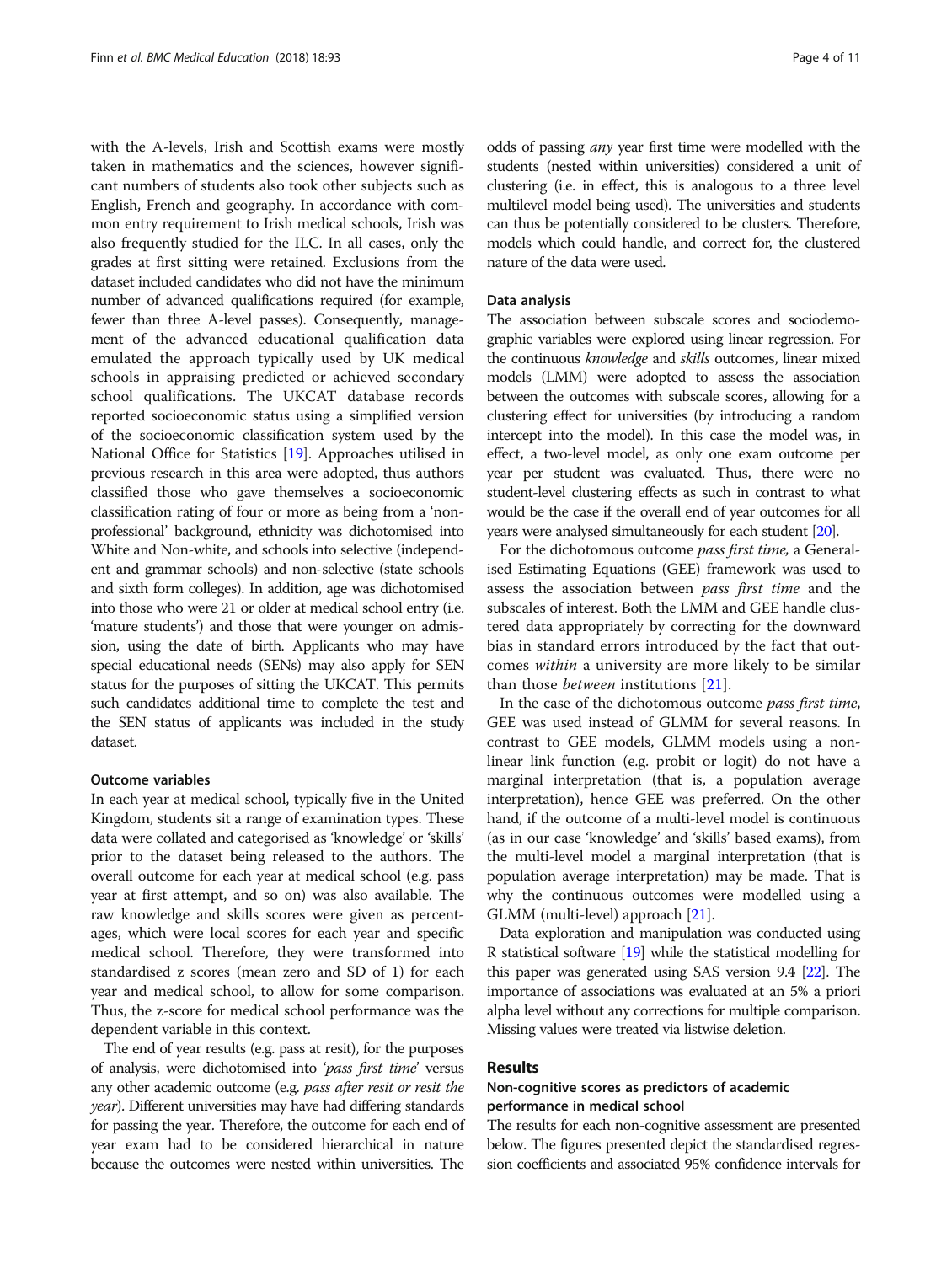predicting undergraduate performance, across corresponding outcomes by years and non-cognitive subscales. The coefficients were standardised according to the applicant scores as well as the medical school outcomes. Therefore the coefficients could be interpreted as the number of standard deviations (SDs), above the mean scored for medical students in a particular cohort and university for every SD scored, above the mean for the applicants who took that particular scale. The effect sizes were generally less than 0.2. In this instance, an effect size of 0.2 would be interpreted as follows; for every SD scored above the mean for applicants taking a particular noncognitive scale a testee would, on average, achieve a medical school assessment score of 0.2 SDs above the mean for their specific cohort and university. Also, overall, as applicants progressed through their respective medical schools, the ability of the non-cognitive test scores to predict undergraduate academic performance waned.

Figure 1 shows the results for the ITQ100 predicting skills and Fig. [2](#page-5-0) shows the corresponding results for knowledge-based outcomes. Figures [3](#page-5-0) and [4](#page-6-0) depict the results for the IVQ33/ITQ50 for skills and knowledge, respectively. Figure [5](#page-6-0) demonstrate the corresponding results for the MEARS and SAI2 tests and knowledge. Similarly, Fig. [6](#page-7-0) represent the results for MEARS and IVQ49 with skills-based academic outcomes.

# The ability of the UKCAT non-cognitive scores to predict passing a year at first attempt (i.E. a favourable academic outcome)

The results below use the (standardised) non-cognitive test scores to predict a favourable academic outcome (whether a student passed at first attempt or had another academic outcome). Table [3](#page-7-0) uses the non-cognitive (standardised) scores with and without a time variable (representing the number of years spent at medical school) entered into the model. In effect this weights the outcomes by year, as the later on in medical school the student is, the less likely they are to receive an unfavourable academic outcome. This may be partly due to poorer students having been eliminated earlier. However, these unsuccessful students are relatively few in the number in the UK. Thus it may also largely reflect a reluctance to fail students nearer the end of undergraduate training having invested so much in their education.

The vast majority of non-cognitive scale scores did not show a significant association with the odds of passing a year at first sitting (versus other academic outcome). Only one scale score statistically significantly predicted the odds of passing each year at first attempt (the narcissism scale of the ITQ50) (Table [3](#page-7-0)). The odds ratio associated with this scale score was 0.84 (0.71 to 0.97). This can be interpreted as follows; for every standard deviation above the mean (for that group of UKCAT candidates completing the scale) an applicant scored, their odds of passing that year of medical school reduced by roughly 16%. Adjusting for the specific year of sitting made no substantial difference. In addition, results of borderline statistical significance were observed for the NACE scale of the IVQ33. Increasing scores on this scale appeared modestly predictive of passing a year at first attempt, even after adjusting for specific year of sitting (OR 1.23, 0.99 to 1.25) (see Table [3\)](#page-7-0).

#### **Discussion**

The results for each test demonstrate that the assessments piloted had limited predictive validity for academic performance (standardized skills and knowledge scores) over the candidate's time at medical school. Similarly, the tests

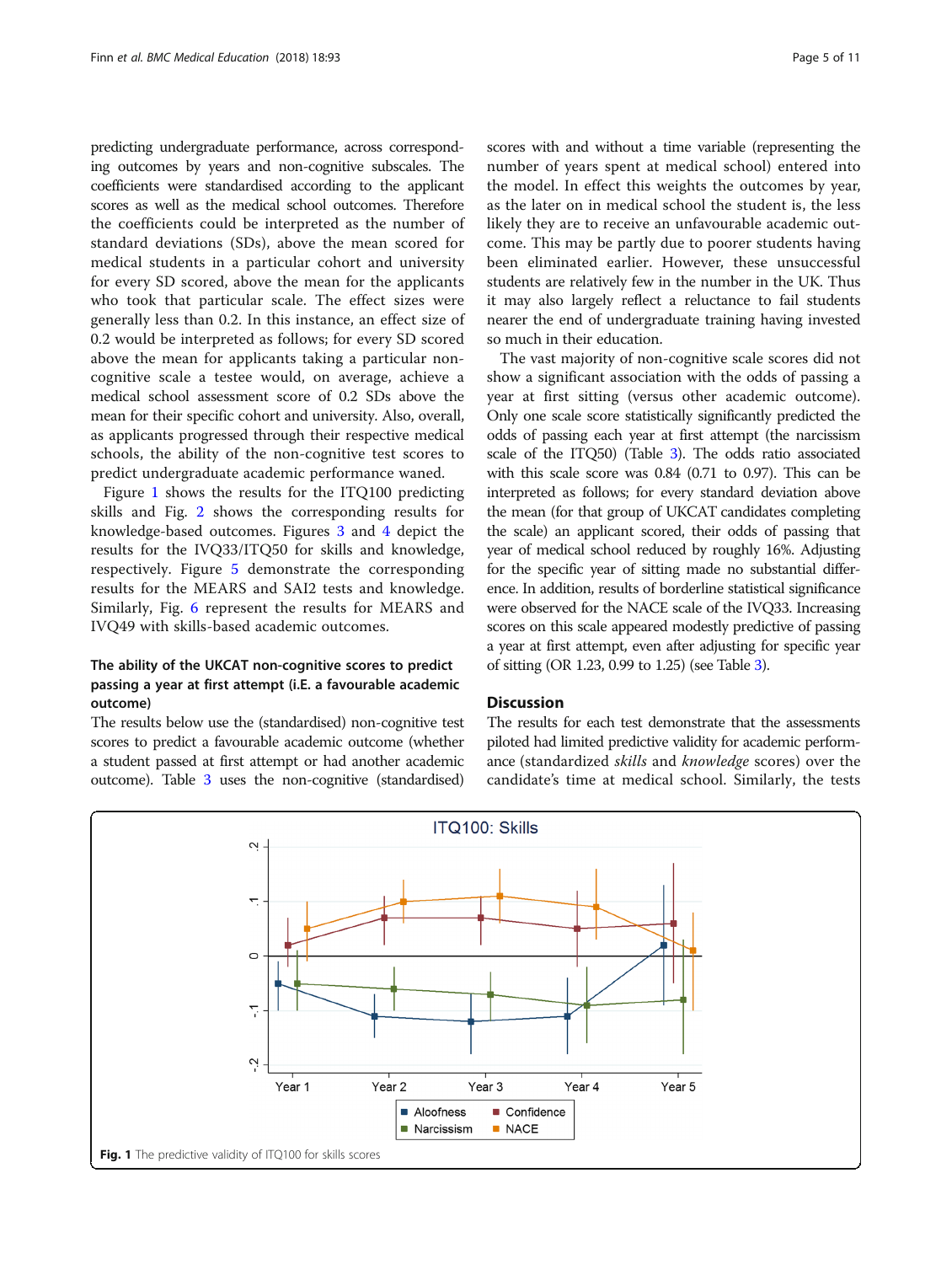<span id="page-5-0"></span>

had limited predictive capabilities for end of year academic outcome (pass at first attempt). The small effect sizes observed, typically of less than 0.2, have limited educational significance, despite achieving statistical significance. However, when medical schools must select from such large pools of students achieving similar academic criteria, the impact of small effect sizes should not be dismissed.

Despite this, it is worth commenting on a few notable findings. Firstly, some generally modest associations with demographic variable were noted. For example, males generally scored considerably lower on the extreme control scale of the SAI2. In contrast those registered as having

SEN scored relatively highly on this scale, perhaps reflecting a determination to overcome a developmental disability (such as dyslexia). Older applicants were also more prone to expressing libertarian-communitarian views- perhaps reflecting a less self-orientated perspective that comes with maturity. We also observed a pattern relating to the aloofness and narcissism scales; scores tended to be higher in non-White and those speaking English as a second language. These two traits could be conceptualised as closely related, reflecting a rather egocentric world view and high self-esteem, with a tendency to disregard others. In this case they may also reflect cultural differences. The

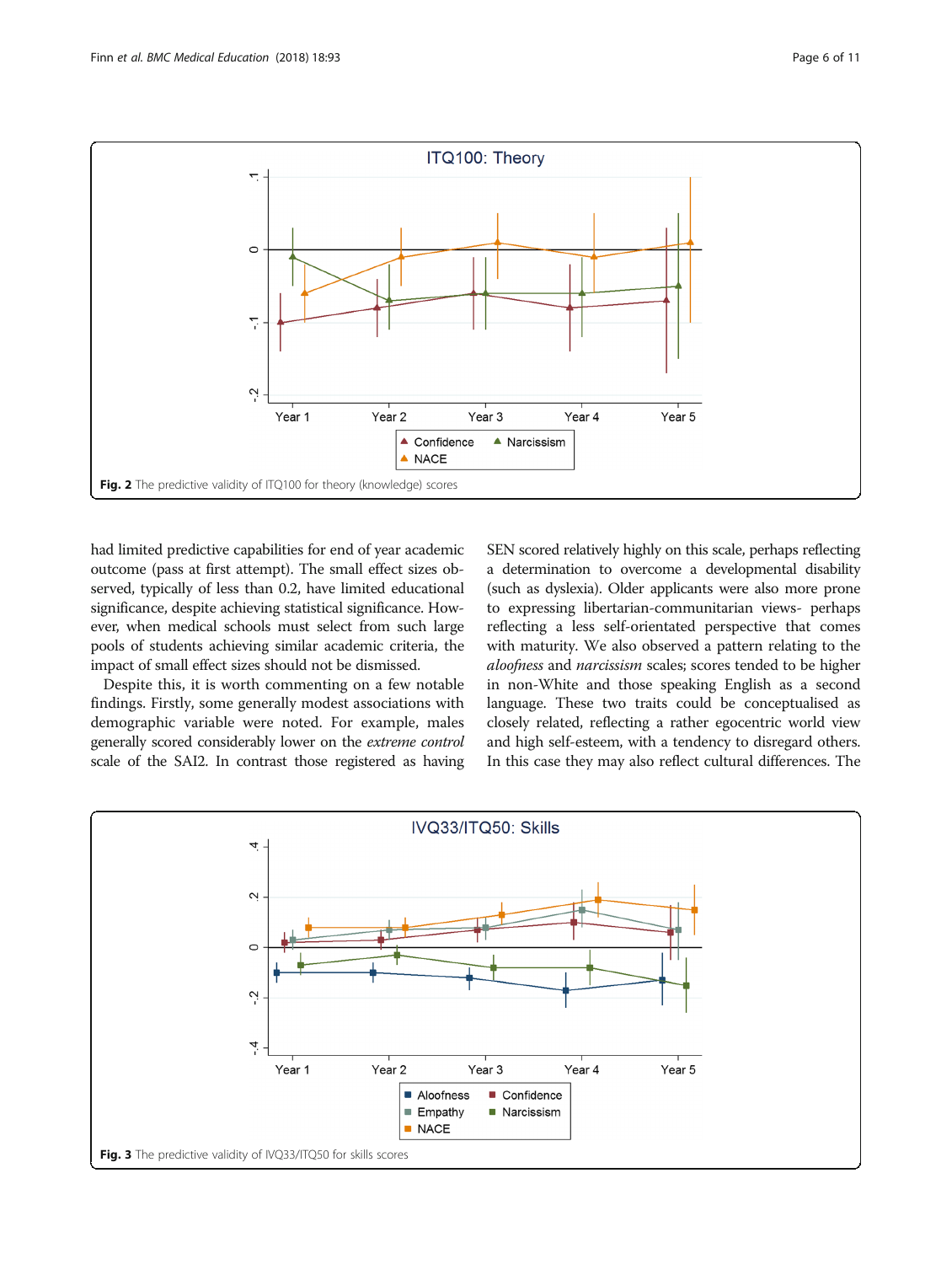<span id="page-6-0"></span>

scores on these scales were also observed to have a modest association with poorer academic performance at medical school. Thus, further, more detailed modelling would be required to attempt to understand whether they represent unhelpful traits or are merely proxy markers for cultural differences in non-UK students who may find undergraduate studies more challenging.

Obviously the potential for disadvantaging (or advantaging) certain groups when introducing certain selection measures must be considered. However, a clear distinction should be made between test or item bias and differential item functioning; in the former case one group genuinely is lower on the trait being tested; in the latter case they may not be, but certain test items may be tapping into constructs other than the one being tested and therefore some groups (e.g. men) may respond differently to them. It may be that certain groups are higher on desirable traits than others. Reassuringly, the observed associations with the UKCAT cognitive scale scores were very small, suggesting the questionnaires were not evaluating intellectual ability.

## Comparison with previous findings

There has been relatively little research on the personal qualities of medical students and academic performance, although several papers relate to the properties of some of the instruments piloted in the present study. The Personal Qualities Assessment (PQA) was developed to

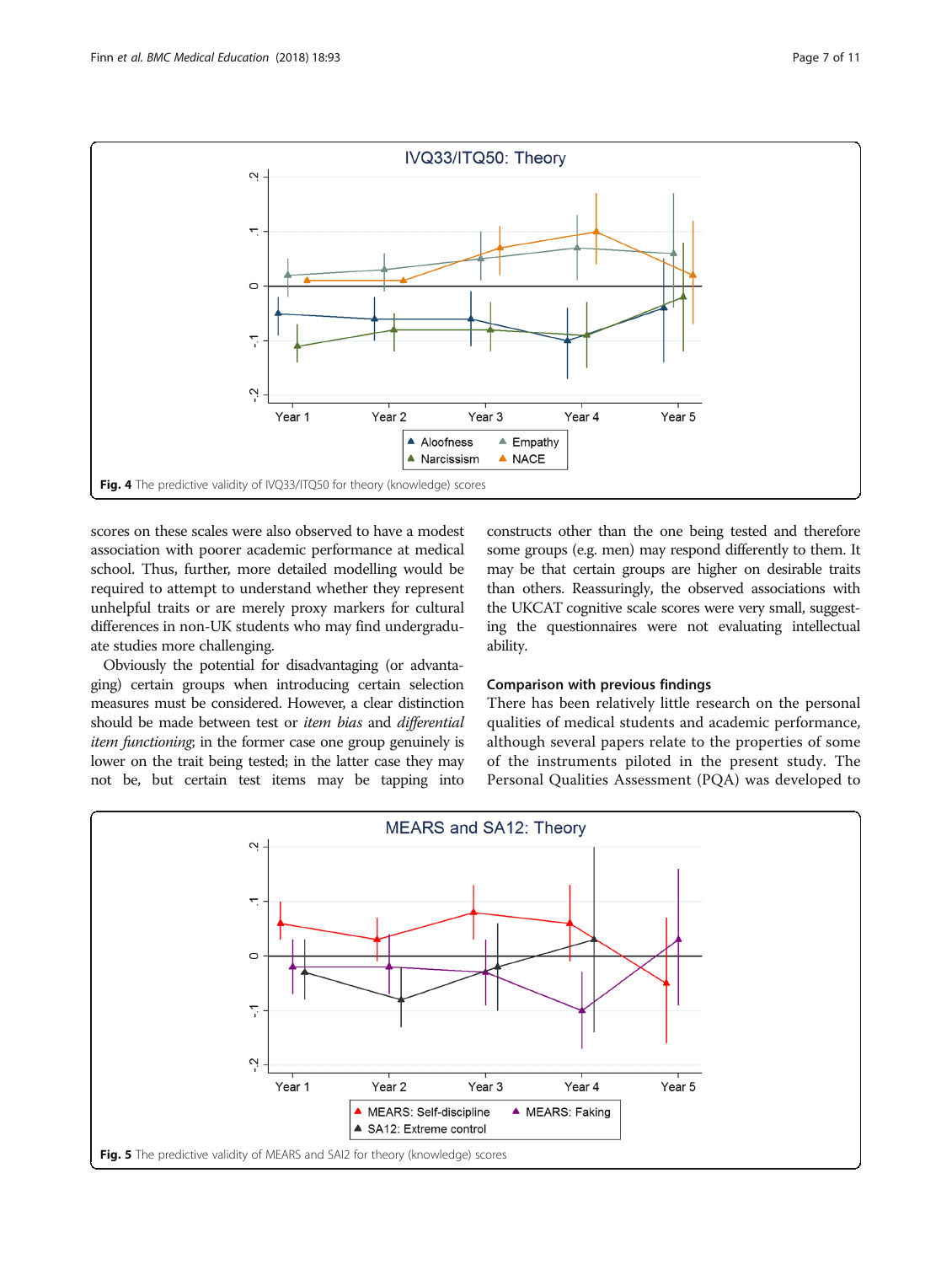<span id="page-7-0"></span>

support medical selection and was a forerunner of some of the non-cognitive scales used in the present study, containing a libertarian-communitarian scale, as well as a NACE scale (originally an 'ECAN' score was calculated). The authors of the PQA highlighted its relative insensitivity to sociodemographic factors, and thus the potential to widen access to medicine [\[23](#page-10-0)]. A follow-up study by the group observed virtually no association with performance at medical school. The study included 626 students. Fourth year rankings were available for 411 (66%) students and objective structured clinical examination (OSCE) rankings for 335 (54%) of those consenting. No significant correlations were detected between separate elements of the PQA assessment and student performance. However, an algorithm advocated by the authors of the PQA was used to define 'non-extreme' character types on the involved-detached and on the libertarian-communitarian moral orientation scales [[15](#page-10-0)]. There was a trend of borderline significance ( $p = 0.05$ ) for such students to be ranked higher in OSCEs (average of 7.5% or 25 out of 335,  $p = 0.049$ ). The group also presented (unpublished) findings to the UKCAT Board

Table 3 Significant results from the GEE analysis used to assess the ability of the UKCAT non-cognitive scores to predict passing each year of medical school at the first attempt

| Test                      |                | Subscale Time considered? OR p-value 95% CI |  |                               |
|---------------------------|----------------|---------------------------------------------|--|-------------------------------|
| IVQ33/ITQ50 narcissism No |                |                                             |  | $0.83$ $0.019$ $(0.71, 0.97)$ |
|                           | narcissism Yes |                                             |  | $0.84$ $0.021$ $(0.71, 0.97)$ |
| IVQ33/ITQ50 NACE          |                | No                                          |  | $1.11$ 0.056 $(1.00, 1.25)$   |
|                           | NACE           | Yes                                         |  | 1.23 0.062 (0.99, 1.25)       |

that suggested the IVQ and ITQ were complementary and could be used to classify applicants into different groups with different interpersonal styles [[24\]](#page-10-0). This presentation also reported modest correlations between some of the instrument scores, tutor ratings and undergraduate exam results [\[24](#page-10-0)].

Previous analysis using the UKCAT non-cognitive scales, carried out by a team from The University of Aberdeen, explored whether the scores were predictive of performance at the end of medical school (e.g. Educational Performance Measure (EPM) and UK Foundation Programme Situational Judgement Test (SJT) scores). A modest correlation between total EPM and each of the individual MEARS domains  $(r = 0.255$  to 0.449) was noted. They also observed that the self-esteem score was significantly associated with EPM decile but the coefficients were, again, very small. Aloofness and empathy domains in the NACE test were observed to be negatively associated with both SJT score and EPM decile [\[5\]](#page-10-0). This is roughly in line with our own findings of very weak associations between the non-cognitive scores and academic performance.

# Possible interpretations

It may be that, especially for knowledge-based exams, that there is little a priori reason to expect a strong correlation between undergraduate performance and personal qualities. The authors of the PQA seemed to have intended that such selection measures would be used to predict more distal performance in doctors, perhaps which involved team working and patient contact. Moreover, defining and obtaining a clear validity criterion is very challenging; it may be that supervisor ratings and high-fidelity simulations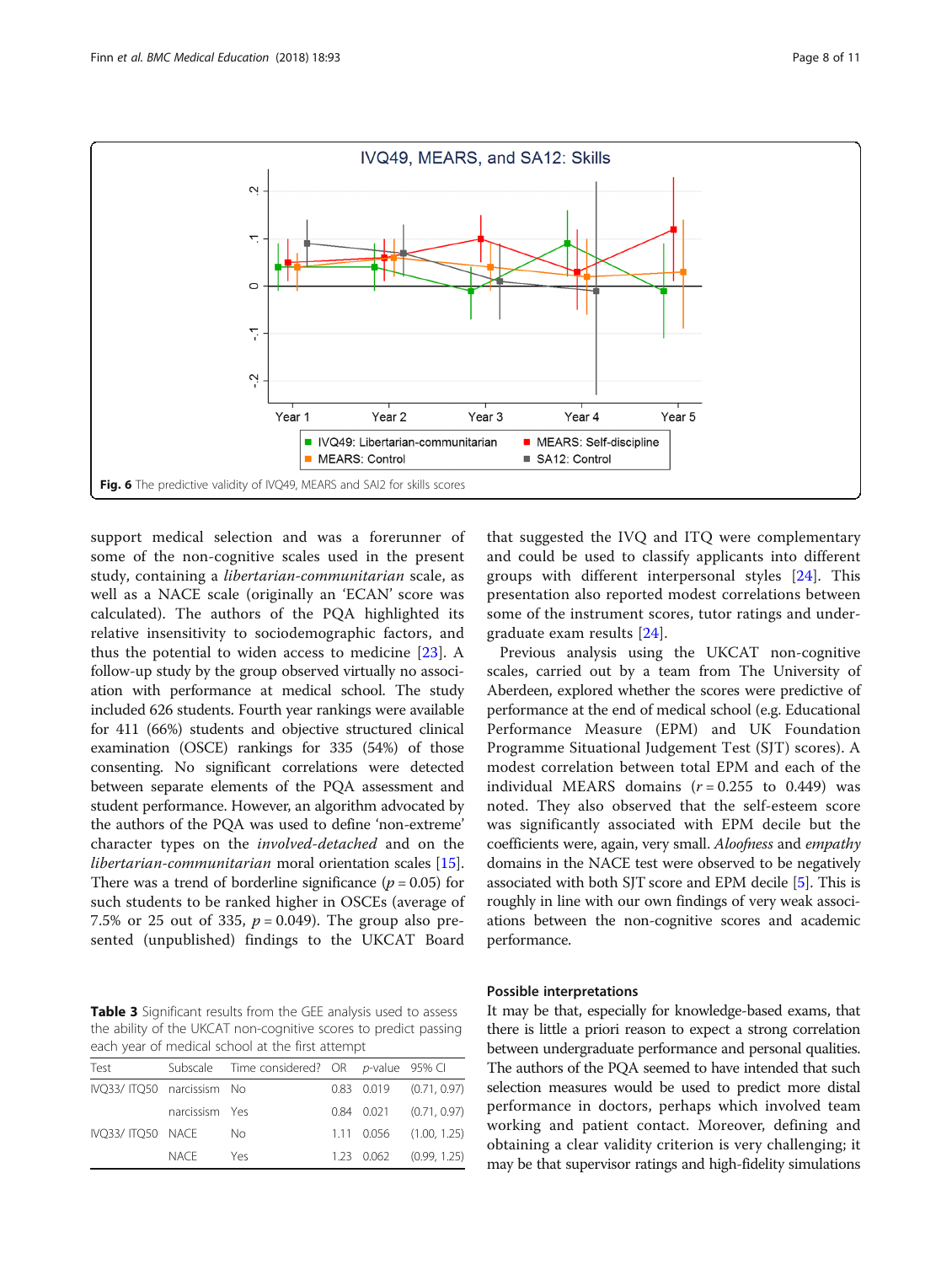(such as OSCEs) generally represent the best available at present. The former have the disadvantage in that supervisors and peers only seem to be able to accurately differentiate candidates at extremes (i.e. very high or low on a trait or ability).

We noted a slight tendency for those from nonprofessional backgrounds to score slightly higher on the control scale of the SAI2. This may reflect determined individuals who have had to work hard to achieve academically and overcome natural social disadvantage. The ITQ100 subscale scores of aloofness, confidence and narcissism were shown to be negative predictors of performance on both knowledge and skills assessment performance across years 1 to 4. These may represent traits that reflect undesirable personality structures that make it more difficult for some students to take advantage of the 'social learning' environment, whereby knowledge and skills are shared amongst peers. Students high on these traits may appear somewhat unsociable and arrogant to peers. It is also possible that a small number of students reporting to be high on these personal qualities may have undiagnosed autism spectrum disorders (ASDs). The presence of an ASD would also make learning more difficult in other ways (for example, difficulties in contextualising and generalizing learning and problems undertaking group tasks).

Some modest negative prediction is observed for the NACE summary score and knowledge scores in year 1. However, those who score more highly on the NACE tend to do slightly better on the skills assessments in years 2 to 4. It may be that higher NACE scores reflect more prosocial individuals who perform better at inter-personal tasks, which may be included in skills assessments. We also note that the NACE scores derived from the IVQ33/ ITQ50 had a relationship, albeit one of borderline statistical significance, with the odds of passing a year at medical school at first attempt; in contrast the NACE scores derived from the ITQ100 showed no relationship with this outcome. One explanation for this paradoxical observation may be that when the shortened version of the NACE was created, only the optimal items were retained (for example, those loading heavily on to the factors being measured); thus the shortened version is more predictive of outcomes.

# Strengths and limitations

A large number of UKCAT applicants took at least one piloted non-cognitive scale. The study could be said to be overpowered. That is, effect sizes that would be unlikely to be of educational significance may still be statistically significant, often at very small  $p$  values (e.g.  $< 0.001$ ). Thus, whilst a number of statistically significant predictors of performance were observed, the effect sizes ranged from modest (i.e.  $< 0.3$ ) to negligible  $(< 0.1)$ .

At the time the test was introduced, non-cognitive assessments only took place at some medical schools and were limited to interviews. Thus, range was unlikely to be significantly directly restricted in entrants in relation to these traits. However, some indirect range restriction may have occurred if such qualities also impacted on the ability to perform well on selection measures such as high school attainment and the UKCAT cognitive tests. Nevertheless such attenuating affects may have had relatively little impact on the results as the scores were standardised according to applicants rather than entrants [\[25](#page-10-0)].

This study was challenging as the exact method of piloting and scoring of the non-cognitive tests were not clear, and some considerable time had elapsed between administration and analysis. The fact that test were administered to different candidates meant that the relationship between the scale scores could not be explored. Importantly our modelling assumes a linear relationship between the traits linked to the non-cognitive questionnaire scores. In contrast, the authors of the PQA postulate that the component scales can be used to cluster and classify individuals [\[15](#page-10-0)], with non-extreme scorers representing one particular group. This suggests a 'circumplex model' underlies responses to the package of scales contained the PQA. In psychometrics evidence for such models are relatively rare (though sometimes postulated) yet in the case of interpersonal traits there may be some empirical support for such models [[26](#page-10-0)]. However, in practice modelling such non-linear relationships may be challenging. Classifying individuals based on arbitrary cut-off scores on several dimensions will result in informational loss. One option may be to use latent class models to group individuals. It may also be fruitful to model scores based on the deviation from the mean scores (i.e. extremeness of scoring).

We noted relationships between scores and year 5 outcomes tend to be less often significant. This may have been an artefact of the attrition of students from the dataset at this stage, resulting in reduced power to show a difference.

The data within this study are within a restricted range due to the sample being solely from applicants who were successful in gaining a place at medical school and to those for whom progression data had been provided by the respective institutions. Disattenuation and restriction of range were not compensated for. Compensation frequently leads to higher estimates. Moreover, no correction for the level of significance for multiple tests was made. However, it is the magnitude of the effects that should be of most interest to selectors, rather than the probability that the association is unlikely to have occurred by chance. Thus, such corrections (e.g. Bonferroni) would have added little to interpretation of the results.

It is important to consider, more broadly, what the potential impact of missing data was on the results.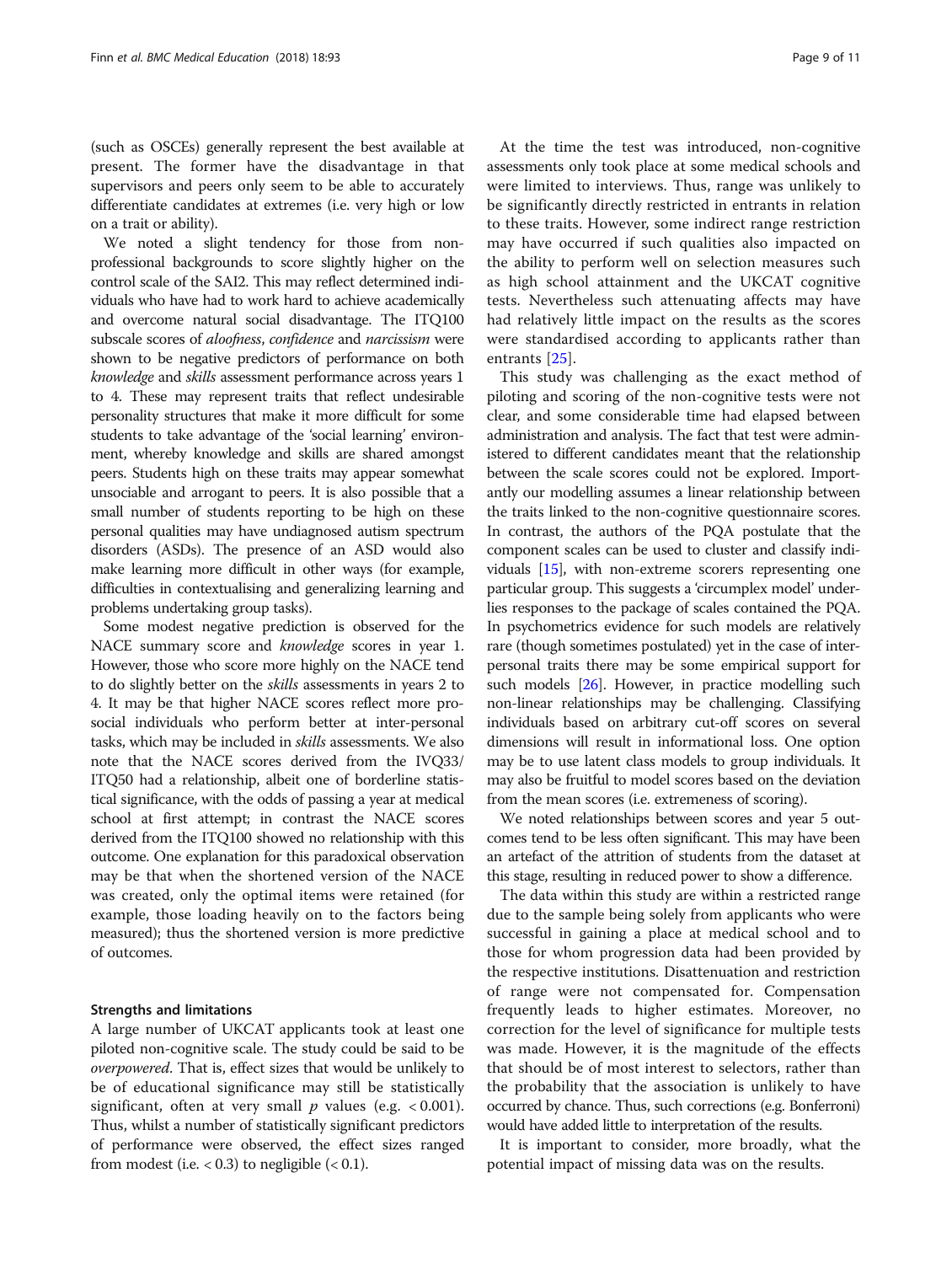From previous research using related data we have some clear evidence for missingness mechanisms. Previously we have used multiple imputation as a form of sensitivity analysis to evaluate the likely extent of the impact of any missingness on our results [\[27](#page-10-0)]. We concluded that missing sociodemographic data in the UKCAT dataset was likely to be missing at random (MAR) rather than non-ignorable. This was because the results we obtained from multiply imputed datasets were largely the same as those estimated with non-imputed data, using maximum likelihood estimation. In terms of outcomes, the main reason that data were missing is that some medical schools failed to return data for particular years. This didn't seem related to any particular individual characteristics, with the missingness being at the level of the medical school rather than the individual, and thus was likely to be missing completely at random (MCAR). Assuming that data was either missing at random (MAR), or missing completely at random (MCAR) then when using a generalised linear models, which used maximum likelihood as the estimation method, then unbiased parameter estimates are likely to be recovered from the modelling. Thus, the missing data would have a minimal impact on our results. In the case of the generalised estimating equation (GEE) model the issue is slightly different in relation to missing data. Unlike maximum likelihood estimation, GEE generally assumes data to be MCAR, rather than MAR. However, in the present case we employed a weighted form of GEE. This placed more weight on observations with more complete data. Therefore we expect the impact of any missingness to have been minimal.

Furthermore, as can be seen from our results, almost all the analyses showed the relationship between the predictors and the outcomes of interest to be extremely weak. It could be argued, as we have stated in the paper, that none of the effect sizes observed were 'educationally significant' (even if they were statistically significant). That is, the weakness of the association between the predictor and the outcome suggested that the predictor variable should not be used within medical selection for that purpose (i.e. to select students likely to have better academic achievement). Thus, even if the missing data were non-ignorable then the bias would have to be extremely profound to have influenced our results the extent that our conclusions were substantially changed, in this instance. Thus we believe the missing data did not pose a threat to the validity of our findings.

It could be argued that the association between personal qualities and academic performance is likely to be weak. A failure to observe such associations could be said to support 'divergent validity' of the selection measure, as previous educational attainment and cognitive ability (as evaluated via aptitude tests) already predict these elements of future performance. Rather a more appropriate outcome to validate such tests against may be related to future professionalism as aspects of behaviour, such as misconduct issues. Such outcomes are currently being explored as part of a separate, ongoing study.

The overall conclusion that can be drawn is that the non-cognitive (personal qualities assessments) do not sufficiently discriminate between candidates to warrant their inclusion within medical and dental selection processes. The findings of this study relate only to the United Kingdom.

#### Implications for practice, policy and future research

The generally weak associations between the scores on these self-report measures and academic outcomes in medical school do not suggest great promise as selection tools, at least if undergraduate performance is a key consideration. Moreover, if used in high-stakes situations then faking and social desirability effects may be more marked, lowering the predictive validity further. Nevertheless, it would be wrong to dismiss the importance of evaluating non-academic traits in selection. The emerging evidence for the predictive validity of SJTs for future performance, especially in later clinical practice-based scenarios, suggest such traits are vital in determining future work based performance. It may be that SJTs, that are known to be less prone to faking effects compared to self-report personality type questionnaires, are more effective at tapping into such traits.

When looking at the role of non-academic qualities in medical selection there are also philosophical and moral challenges. There are no platonic ideal personality types that make the perfect doctor. Medical specialties often demand differing emphases on personal style and temperament and there is some evidence for modest difference in personality between doctors from different specialties [[28](#page-10-0)]. However, all medical roles demand pro-social traits (required for interaction with patients, or at least colleagues in all specialisms) and values consistent with ethical practice. Thus, it may be best to focus on the testing of these via methods that are less prone to faking effects.

# Conclusion

The findings of this study are in line with previous findings in that the non-cognitive scores are weakly correlated with both demographic factors and subsequent academic performance (especially skills-based assessments). Virtually no relationships with the UKCAT cognitive scores were observed. Our findings suggest that self-report questionnaires may not be an effective method of evaluating traits that are advantageous to undergraduate study. In contrast, our current, ongoing, research on student fitness to practice declarations may highlight some associations between certain personal qualities and professionalism. Thus, we suggest future research on non-academic qualities focuses on later clinical practice and professional behaviour.